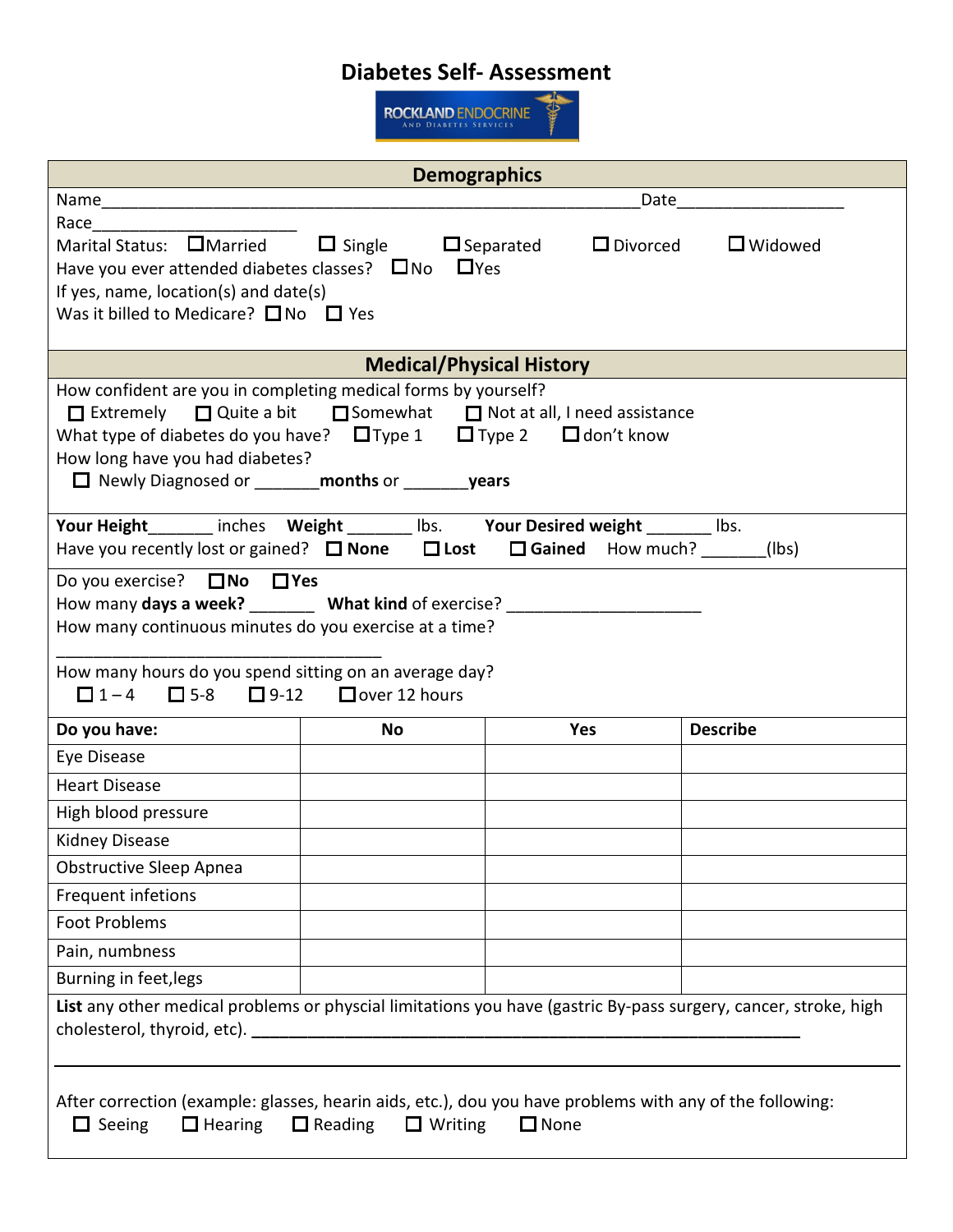| <b>Diabetes Management</b>                                                                                                                                                                                                                                                                                                                                                                                                                                                                                                                                                                                                                                                                                                                                                      |  |  |  |  |
|---------------------------------------------------------------------------------------------------------------------------------------------------------------------------------------------------------------------------------------------------------------------------------------------------------------------------------------------------------------------------------------------------------------------------------------------------------------------------------------------------------------------------------------------------------------------------------------------------------------------------------------------------------------------------------------------------------------------------------------------------------------------------------|--|--|--|--|
| Do you test and keep a record of your blood sugars? $\Box$ No<br>$\Box$ Yes<br>(If you have not begun to check your blood sugar, you may skip to Lifestyle.)<br>How often do you test? _______________/day OR _______________/week (fill in only 1)<br>In relation to what you eat, what time of day do you test?                                                                                                                                                                                                                                                                                                                                                                                                                                                               |  |  |  |  |
|                                                                                                                                                                                                                                                                                                                                                                                                                                                                                                                                                                                                                                                                                                                                                                                 |  |  |  |  |
| Lifestyle                                                                                                                                                                                                                                                                                                                                                                                                                                                                                                                                                                                                                                                                                                                                                                       |  |  |  |  |
| Do you work outside of the home? $\Box$ No $\Box$ Yes Usual hours? ___________                                                                                                                                                                                                                                                                                                                                                                                                                                                                                                                                                                                                                                                                                                  |  |  |  |  |
| Is your stress level: $\Box$ Low $\Box$ Medium $\Box$ High<br>Do you have financial problems that make it hard to buy food, supplies or medications?<br>$\Box$ No $\Box$ Yes<br>Do you have people who can help when you need emotional and financial support?<br>$\Box$ No $\Box$ Yes<br>In the past month have you often felt depressed, down, hopeless?<br>$\Box$ No $\Box$ Yes<br>Does any of the following interfere with your health care?<br>$\Box$ Family life $\Box$ Work $\Box$ School $\Box$ Money $\Box$ Sexual<br>$\square$ Travel<br>$\square$ None<br>How would you rate your sleep?<br>$\Box$ Excellent/No Problems $\Box$ Good $\Box$ Fair/Some Problems<br>$\Box$ Terrible<br>Do you smoke? $\Box$ Never $\Box$ Quit how long ago? $\Box$ Yes How much a day? |  |  |  |  |
| Do you drink alcohol? $\Box$ No $\Box$ Yes<br>Number of drinks per week?                                                                                                                                                                                                                                                                                                                                                                                                                                                                                                                                                                                                                                                                                                        |  |  |  |  |
| <b>Diet</b><br>Do you follow a special meal plan for your diabetes? $\square$ No<br>$\Box$ Yes<br>Do you follow a modified meal plan? $\Box$ No $\Box$ Yes<br>$\Box$ Low Sugar $\Box$ Low salt $\Box$ Low fat $\Box$ High/Low(circle) protein $\Box$ Low carbohydrate<br>$\Box$ Reduced Calorie $\Box$ Lactose Free $\Box$ Gluten Free $\Box$ Vegetarian(type) _____________                                                                                                                                                                                                                                                                                                                                                                                                    |  |  |  |  |
| Do you usually eat at the same time each day? $\Box$ No<br>$\Box$ Yes<br>How many meals do you eat daily?_________________How many snacks?_______________                                                                                                                                                                                                                                                                                                                                                                                                                                                                                                                                                                                                                       |  |  |  |  |
| How many meals a week do you eat away from home? ______________                                                                                                                                                                                                                                                                                                                                                                                                                                                                                                                                                                                                                                                                                                                 |  |  |  |  |